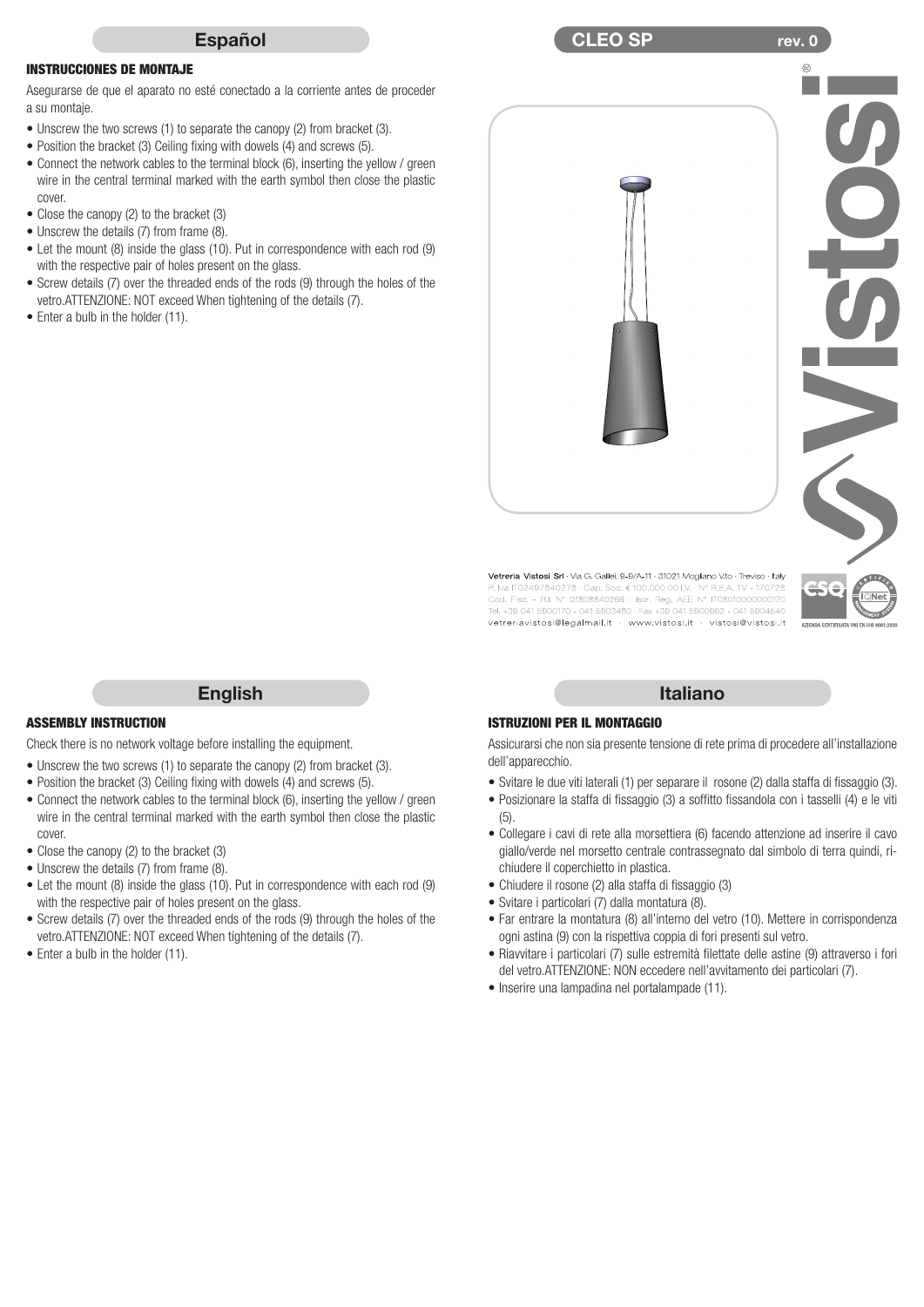#### **Deutsch**

## EINBAUANLEITUNG

Stellen Sie sicher, dass es keine Netzspannung vor der Installation des Gerätes.

- Die beiden Schrauben (1) auf die Haube (2) aus der Halterung (3) trennen.
- Positionieren Sie die Halterung (3) Deckenmontage mit Dübel (4) und Schrauben (5).
- Schließen Sie die Netzwerkkabel an das Terminal Block (6), indem er das gelb / grüne Kabel im zentralen Terminal mit der Erde Symbol schließen Sie dann die Kunststoffabdeckung.
- Schließen der Kappe (2) an der Halterung (3)
- Lösen Sie die Details (7) aus dem Rahmen (8).
- Lassen Sie den mount (8) im Inneren des Glases (10). Setz in Übereinstimmung mit jeder Stange (9) mit dem jeweiligen Paar von Löchern auf dem Glas.
- Schraube Angaben (7) über den mit Gewinde versehenen Enden der Stangen (9) durch die Löcher der vetro.ATTENZIONE: NICHT überschreiten Beim Anziehen der Details (7).
- Geben Sie eine Lampe in der Halterung (11).

#### ΟΔΗΓΙΕΣ ΕΓΚΑΤΑΣΤΑΣΗΣ

Βεβαιωθείτε ότι δεν υπάρχει τάση ρεύματος πριν από την εγκατάσταση της μονάδας.

- Ξεβιδώστε τις δύο βίδες (1) για το διαχωρισμό του κουβούκλιο (2) από το στήριγμα (3).
- Τοποθετήστε το στήριγμα (3) για τον καθορισμό οροφής με πείρους (4) και τις βίδες (5).
- Συνδέστε τα καλώδια του δικτύου στο μπλοκ ακροδεκτών (6), εισάγοντας το κίτρινο / πράσινο καλώδιο στο κεντρικό τερματικό που σημειώνονται με το σύμβολο γη και στη συνέχεια κλείστε το πλαστικό κάλυμμα.
- Κλείστε το κουβούκλιο (2) στο στήριγμα (3)
- Ξεβιδώστε τις λεπτομέρειες (7) από το πλαίσιο (8).
- Αφήστε το mount (8) μέσα στο γυαλί (10). Βάλτε σε αντιστοιχία με κάθε ράβδο (9) με το αντίστοιχο ζεύγος των οπών που υπάρχουν στο γυαλί.
- Λεπτομέρειες Βίδα (7) πάνω από τα άκρα με σπείρωμα των ράβδων (9) μέσω των οπών της vetro.ATTENZIONE: ΟΧΙ υπερβαίνει Όταν σύσφιξης των στοιχείων (7).
- Εισάγετε μια λάμπα στην υποδοχή (11).

# **Francais**

## INSTRUCTIONS POUR L'INSTALLATION

Avant de procéder à l'installation de l'appareil s'assurer qu'il n'y ait pas de tension de réseau.

- Dévisser les deux vis (1) pour séparer la voilure (2) du support (3).
- Positionner la patte de fixation de plafond (3) par des chevilles (4) et les vis (5).
- Connectez les câbles réseau au bornier (6), en insérant le fil jaune / vert dans le terminal central marqué par le symbole de terre puis fermez le couvercle en plastique.
- Fermer le toit (2) sur le support (3)
- Dévissez les détails (7) du cadre (8).
- Laissez le mount (8) à l'intérieur du verre (10). Mettre en correspondance avec chaque tige (9) avec la paire respective de trous présents sur la vitre.
- Détails à vis (7) sur les extrémités filetées des tiges (9) à travers les trous de la vetro.ATTENZIONE: PAS dépasser Lors du serrage des détails (7).
- Saisir une ampoule dans le support (11).

Pусский

## ИНСТРУКЦИЯ ПО УСТАНОВКЕ

Убедитесь, что нет никакого напряжения сети перед установкой устройства.

- Отвинтить два винта (1) отделить навес (2) из кронштейна (3).
- Установите кронштейн (3) Потолочные крепления с помощью дюбелей (4) и винтов (5).
- Подключить сетевой кабель к клеммной колодке (6), вставив желтый / зеленый провод в центральном терминале, отмеченные символом заземления затем закрыть пластмассовой крышкой.
- Закройте купол (2) на кронштейне (3)
- Отвинтите детали (7) из кадра (8).
- Пусть горе (8) внутри стекла (10). Положить в соответствие с каждого стержня (9) с соответствующей пары отверстий присутствует на стекле.
- Винт детали (7) на резьбовые концы стержней (9) через отверстия vetro.ATTENZIONE: не более При затяжке деталей (7).
- Введите лампу в держатель (11).

Eλληνικά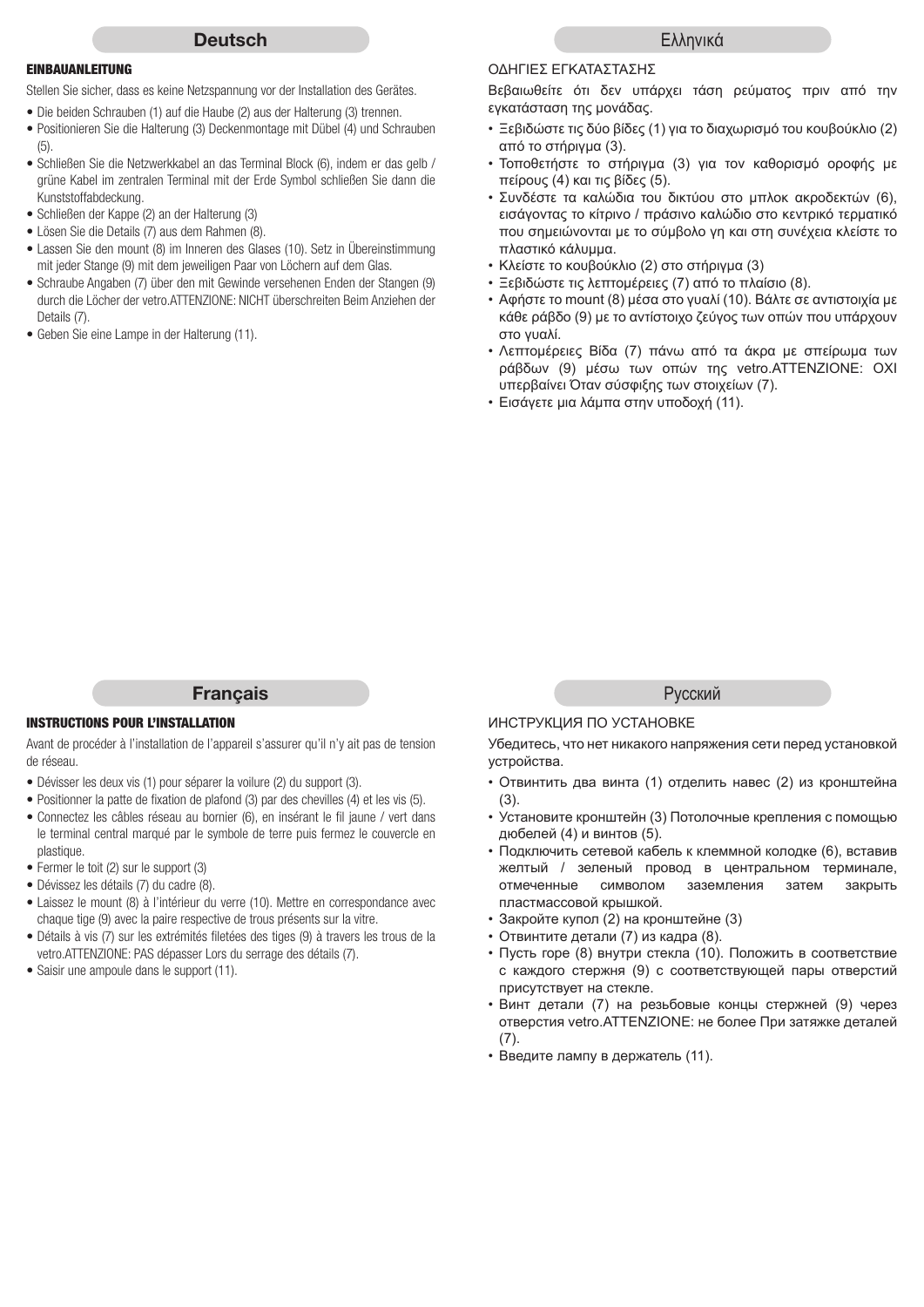rev. 0

Vetreria Vistosi Srl · Via G. Galilei, 9-11 · 31021 Mogliano Veneto · Treviso · Italy<br>Tel. +39 041 5900170 - 041 5903480 · Fax +39 041 5900992 - 041 5904540 W.M vistosi.it · vistosi@vistosi.it AAC.